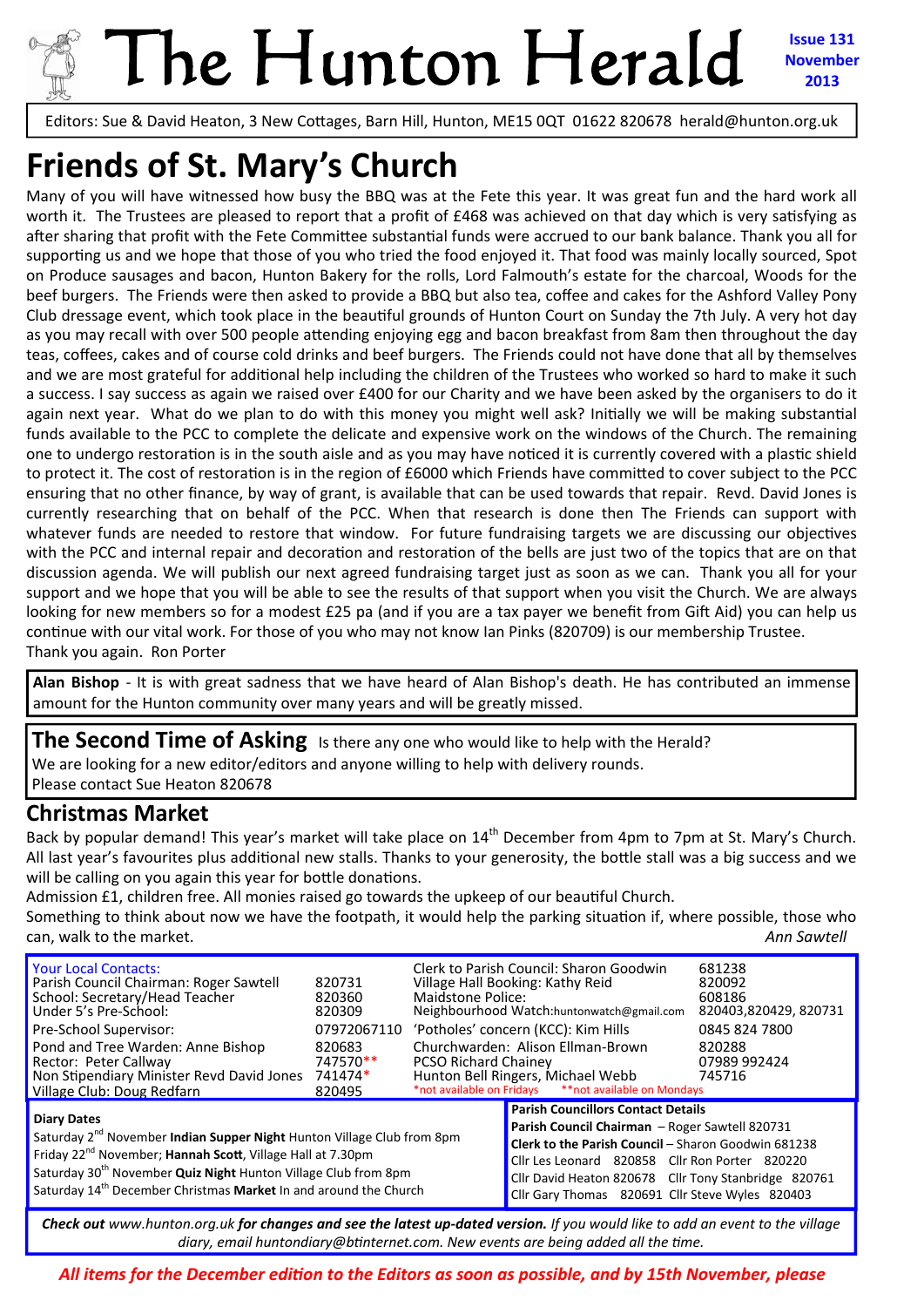#### **Guy Fawkes, Fireworks and Freedom**

Four hundred and eight years ago, on November  $5<sup>th</sup>$  1605, Guy Fawkes was discovered under the Houses of Parliament with 36 barrels of gunpowder. For several months thirteen young men had been plotting to blow up the Houses of Parliament, intent on killing the King and the MPs who had been persecuting them. They felt that they had been persecuted because of their religion. They had hoped that the new king would be more tolerant towards them, but this didn't happen. They believed that blowing up Parliament and killing the king would bring them freedom. But some of those who were involved in the plot became worried that innocent people would be killed or injured and so they tipped off the government and betrayed their fellow plotters. Guy Fawkes was discovered, tortured and executed. Actually, Guy Fawkes was not the leader, just the one who was discovered, but he is the one whose name was given to the day on which we celebrate the foiling of the plot. Lately it has just become known as Firework Night or Bonfire Night but it is all the same thing. The rest, as they say, is history, and we still enjoy fireworks each year on that night.

Jesus, too, was betrayed ‐ by Judas Iscariot, one of his closest followers and disciples. Jesus was tortured. Jesus was executed. But this plot was one that was formed by God, and this plan had an amazing ending: Jesus rose again to return to be with God forever. And his death and resurrection have created a *real* opportunity for freedom. Jesus himself said "He [God the Father] has sent me to proclaim freedom for the prisoners and recovery of sight for the blind, to release the oppressed, to proclaim the year of the Lord's favour." When he died on that cross he took all our wrongdoing away and gave us the opportunity for a new and exciting relationship with God. We can be free from the problem of sin, and free to worship God and enjoy life to the full. And nothing can get in the way of this plan being fulfilled. The Bible tells us that "neither death nor life, neither angels nor demons, neither the present nor the future, nor any powers, neither height nor depth, nor anything else in all creation, will be able to separate us from the love of God that is in Christ Jesus our Lord." (Romans 8:38‐39) Now that's what I call a plot!

Many blessings, Peter Callway, Rector

#### **Hunton Village Hall Music Events**

Those 75 stalwarts who braved the terrible weather last Friday  $10^{th}$  to see Jo Harman & Company at the Village Hall were rewarded with a 5‐piece band bravura set of soul/blues/rock and a vocal performance long to be remembered; as Jo put on her Facebook page 'What a Lovely Audience!'

There will be one more gig this year, but this one is not an Applause event but is to be self-funded by the Hall. Another young rising star with a distinctive voice. Hannah Scott, will be on guitar/keyboard, accompanied by Stefano Della Casa on cello & bass (www.hannahscoƩ.co.uk). The duo's musical style is described (on Facebook) as '*acousƟc/pop'* but it's Hannah's songwriting and melodies that have pleased audiences, and led to significant sales of her first EP 'Still Static'. Having supported such luminaries as Norah Jones, Seth Lakeman and Wishbone Ash in concert, they have also appeared in Kent at Hever Castle's open‐air folk concert (where Alan B & Mike S first saw the duo).

Date for the gig is **Friday 22<sup>nd</sup> November**; doors at 7.30pm, and music at 8pm. Tickets £8 including half-time food (£5 under-18s); please pre-book via telephone to Mike (820429) or Steve (820403). We promise this time to have enough Goachers (and French sticks) to meet unforeseen demand!

Email: info@huntonvillagehall.co.uk



## **Hunton Church Display Magnificent**

Hunton Church was even more stunning than usual at the beginning of October when magnificent flowers adorned its ancient walls and pews. Purple lisianthus, red lilies, white chrysanthemums and orange and yellow dahlias were among the many flowers making up arrangements illustrating the history of the village and the Church. There was an oast house made out of autumn leaves with an arum lily cowl, a wedding dress with a floral bodice and a striking red beacon of red dahlias and black sticks and many more. The three-day History of Hunton flower festival was very well attended and visitors commented, not only on the magnificent flowers, but on the informative boards telling them about the current and former activities of the village such as fruit-farming, hopping and rat and sparrow catching! The former functions of several of the buildings such as housing a shop, hosting village dances and housing prisoners of war were also represented. About £600 was raised which will go towards the upkeep and the running of

the Church and organiser Sue Pinks said: 'Hunton has done it again – it was a massive effort and thanks must go to everyone for all their hard work.' More photos at www.hunton.org.uk

## **This May Be of Interest to You…**

A few years ago I bought this Hunton collage on eBay. I don't know the origin but I suspect it may have at one time belonged to a resident of Hunton.

The advertisements, I believe, have been taken from a Hunton Church Parish Magazine dated around the 1950's and the inn sign is from the familiar Whitbread First Series. Perhaps some of your readers will remember the traders and business people shown. All of these trade establishments are now private dwellings. *Ted Mordey*

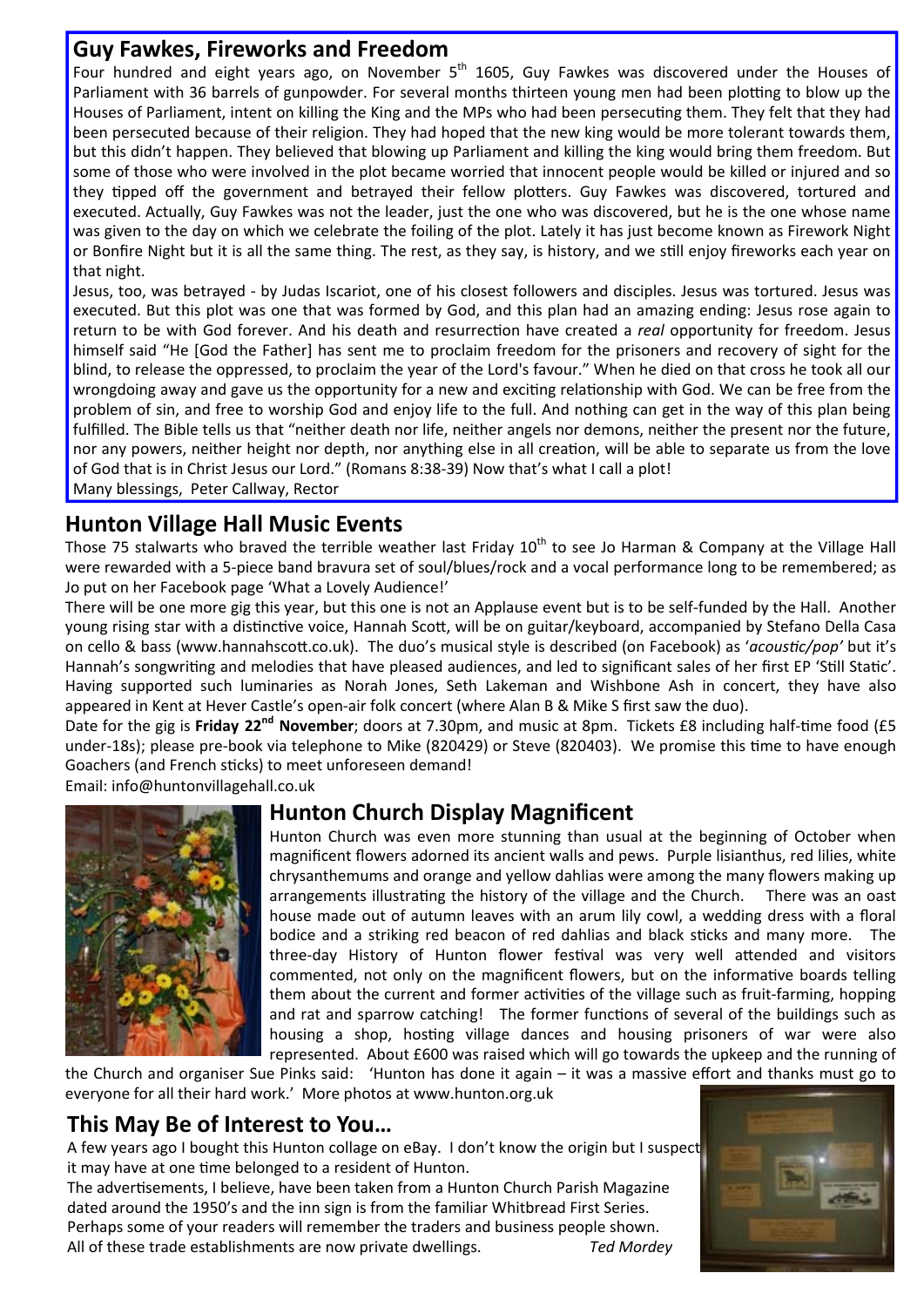# **From The Village Club Chairman**

The Village Club will most likely have to close its doors on Saturday evenings unless there is a specific function taking place. Sadly, income on a Saturday is not keeping ahead of expenditure. With fewer than four or five members using the Club on a Saturday evening on a regular basis it is clear that there is no longer a demand in the village/Membership for socialising on Saturdays. Bookings for the Bistro nights recently have been extremely disappointing which is not encouraging for the future. It is a great shame as steps have been taken to try to make the Club as welcoming as possible and meeting the points raised in the answers villagers gave to the questions in the Parish Plan. Prices have been kept relatively low but this is clearly a sign of the times and serves to demonstrate why so many pubs and clubs around the country are closing each week.

The Management Committee is very happy allowing the Club to be used, by members and their guests, who would like to hold a special function, for example an anniversary party and a Saturday evening may be a convenient time to hold such a function. However, it has to be remembered that we are a Member's Club, we are not a pub and we only have a licence and insurance for providing facilities for the Members. The rules of the Club are such that Members are entitled to enter if the Club is open and unless the rules are changed a complete private hire is not possible, even if a Temporary Event Notice (TENs) licence is obtained.

It is very pleasing that the various recreational groups in the village are using the Club as their meeting place and we certainly do not wish to deter them or any other new groups from doing so but because we are a Club it is necessary that the individuals involved become Members.

While Member's guests are welcome, there is a requirement that they be signed into the visitors' book and the rules will only allow the same guest to attend twice, at the third visit they should be applying for membership. This is something that has not been strictly followed in the past but the Club's insurers are requiring that we comply with our rules. These rules can be amended within reason but only at the AGM and suggested changes need to be published at least two weeks prior to the AGM. It would be great if every parishioner was to be a Member, we would not have to worry so much about such things and perhaps there is a way we could work with the Parish Council in this respect but that is a long way down the road.

The Club is not yet in dire trouble, it has a healthy membership, but members are not using the Club, which is now run by a diminishing number of volunteers whose enthusiasm is waning. The AGM will be held on Thursday 5<sup>th</sup> December (please note this revised date) and we would welcome views, constructive criticism, and ideas and, above all, help to keep the Club functioning for the benefit of the village and the Members. *Phil Nichols* 

## **Hunton Club Book Group**

#### **Review of** *Flight Behaviour* **by Barbara Kingsolver**

Attempting to escape her empty marriage and the drudgery of life on a rundown Appalachian farm. Dellarobia Turnbow heads for an assignation that accidentally transforms her life. En route to a tryst with a lover, she stumbles on a hillside covered with swathes of orange monarch butterflies that appear like fire on the landscape. The monarchs' majestic, and mysterious, appearance distracts Dellarobia from her illicit assignation and in the process she achieves Internet fame as the discoverer of a phenomenon that confounds human understanding of butterfly migration.

Entomologist Ovid Byron, a gifted African-American researcher who comes to investigate, puts the blame on climate change. Byron hires Dellarobia to help him to make sense of the strange apparition on her land and in the process of learning how to help him; she acquires a self-confidence she had been denied by her lack of education and by her poverty.

"Mildly amusing", "quite enjoyed it", "not exciting", "didn't grip" were comments made about this book, which gives, I believe, an idea of how we felt. Only six members voted on this book, some of who had failed to finish it at the time of voting. Surprisingly though it scored 5½ out of 10. Our book for October is Cold Comfort Farm by Stella Gibbons.

#### **Footpath update**

KCC has completed the selection process and chosen a contractor to cut the hedge alongside the new West Street footpath. We are just waiting for confirmation of the dates for the work to be done.

## **Out and Out**

Small trees, big impact. The time has come to think about planting some trees in the garden but what to choose? Let's think about small trees, small gardens need them to give height and large gardens need them as an extra layer between big trees and shrubs. Which ever it is your tree must earn its space with more than one season of interest.

My short list for this year looks something like this, Cerciscanadensis 'Appalachian Red', this flowers early before the leaves open in shades of dark pink, then the leaves are attractively green and heart shaped. Next is the black mulberry, Morusnigra, a tree of character, it seems mostly to grow with a lean to it and tends to look mature at an early age. Good if, like me, you are planting beyond your umpteenth 31st birthday! Lastly the Amelanchialamarckii is all round perfection with an airy look, early white flowers, berries for the birds and good red and yellow autumn colour.

It is also worth considering fruit trees on a size limiting rootstock, they are mostly ornamental and have the added bonus of an edible harvest. With a bit of careful planting and thoughtful watering it won't be too long before a small tree will be providing a big impact in your garden. *ChrisƟne McSweeney*